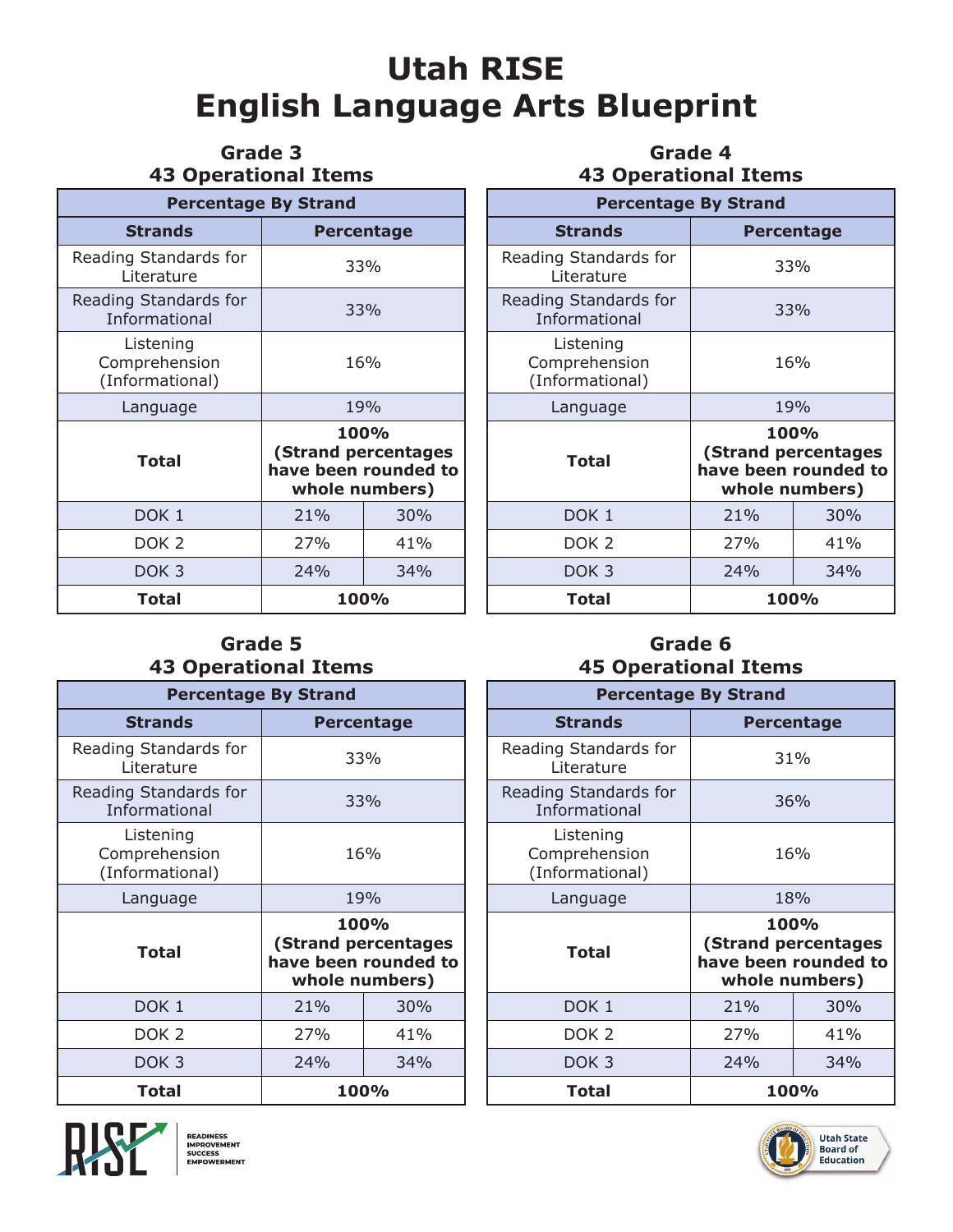| Grade 7                     |  |
|-----------------------------|--|
| <b>45 Operational Items</b> |  |

#### **Grade 8 45 Operational Items**

|                                               | <b>Percentage By Strand</b>                                                  |     |  |                                               | <b>Percentage By Strand</b> |                                                                       |
|-----------------------------------------------|------------------------------------------------------------------------------|-----|--|-----------------------------------------------|-----------------------------|-----------------------------------------------------------------------|
| <b>Strands</b>                                | <b>Percentage</b>                                                            |     |  | <b>Strands</b>                                |                             | <b>Percentage</b>                                                     |
| Reading Standards for<br>Literature           | 31%                                                                          |     |  | Reading Standards for<br>Literature           |                             | 31%                                                                   |
| Reading Standards for<br>Informational        |                                                                              | 36% |  | Reading Standards for<br>Informational        |                             | 36%                                                                   |
| Listening<br>Comprehension<br>(Informational) | 16%                                                                          |     |  | Listening<br>Comprehension<br>(Informational) | 16%                         |                                                                       |
| Language                                      | 18%                                                                          |     |  | Language                                      |                             | 18%                                                                   |
| <b>Total</b>                                  | 100%<br><b>(Strand percentages</b><br>have been rounded to<br>whole numbers) |     |  | <b>Total</b>                                  |                             | 100%<br>(Strand percentages<br>have been rounded to<br>whole numbers) |
| DOK <sub>1</sub>                              | 21%<br>30%                                                                   |     |  | DOK <sub>1</sub>                              | 21%                         | 30%                                                                   |
| DOK <sub>2</sub>                              | 27%                                                                          | 41% |  | DOK <sub>2</sub>                              | 27%                         | 41%                                                                   |
| DOK <sub>3</sub>                              | 24%                                                                          | 34% |  | DOK <sub>3</sub>                              | 24%                         | 34%                                                                   |
| <b>Total</b>                                  | 100%                                                                         |     |  | 100%<br><b>Total</b>                          |                             |                                                                       |

**Note:** The percentages shown represent target aggregate values; individual student experiences will vary based on the adaptive algorithm.

**Disclosure:** Depth of Knowledge (DOK) and Elements of Rigor are essential components of the Utah English Language Arts Core Standards. As such, DOK and Elements of Rigor are integrated into the Readiness, Improvement, Success, Empowerment (RISE) assessment items. All students will see a variety of DOK and Elements of Rigor on the RISE summative assessment.



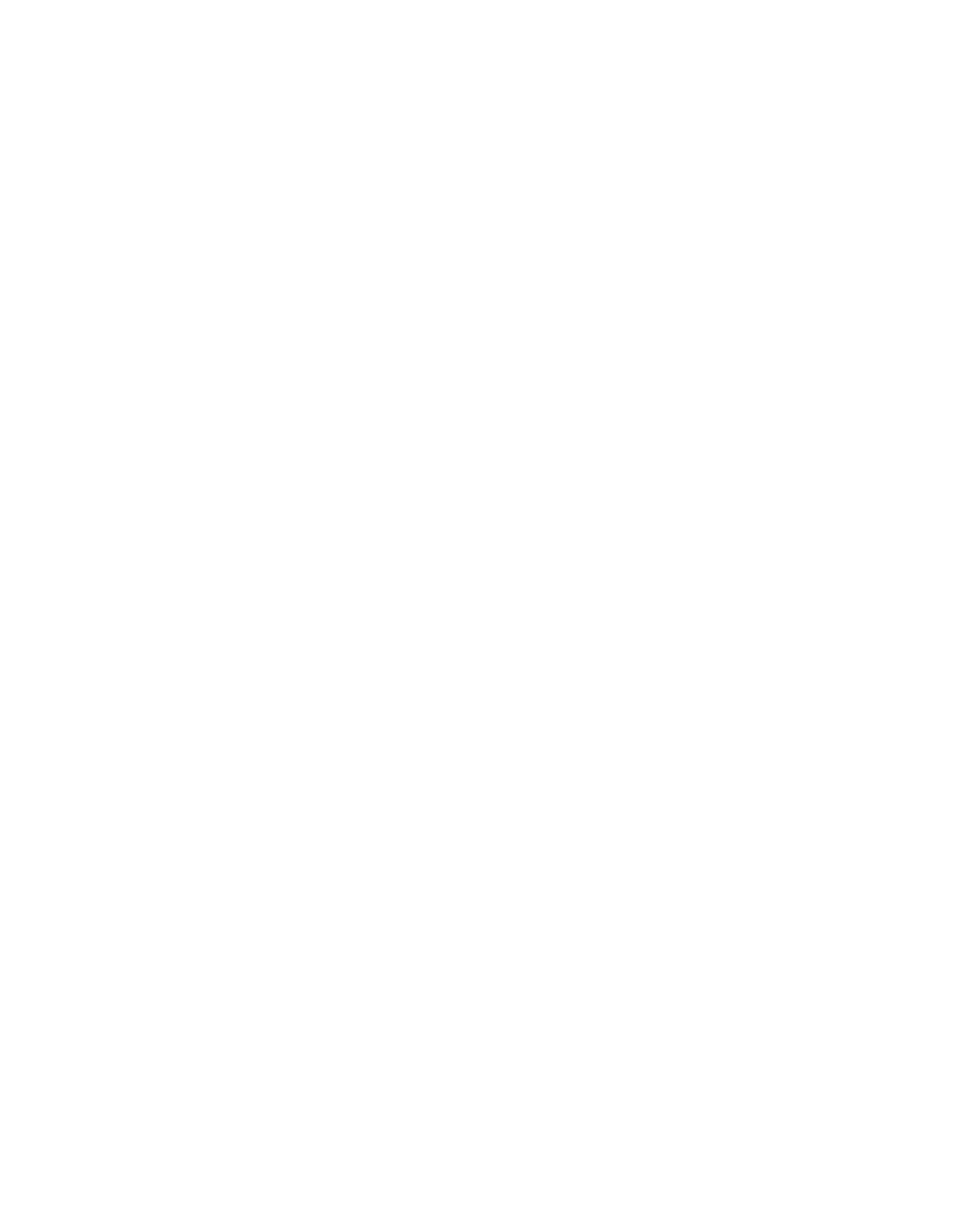### **Grade 4**

# **43 Operational Items**

| <b>Percentage By Strand</b>             |                                                                    |                   |  |
|-----------------------------------------|--------------------------------------------------------------------|-------------------|--|
| <b>Strands</b>                          |                                                                    | <b>Percentage</b> |  |
| Reading Standards for Literature        |                                                                    | 33%               |  |
| Reading Standards for Informational     | 33%                                                                |                   |  |
| Listening Comprehension (Informational) | 16%                                                                |                   |  |
| Language                                | 19%                                                                |                   |  |
| <b>Total</b>                            | 100%<br>(Strand percentages have been<br>rounded to whole numbers) |                   |  |
| DOK <sub>1</sub>                        | 21%                                                                | 30%               |  |
| DOK <sub>2</sub>                        | 27%                                                                | 41%               |  |
| DOK <sub>3</sub>                        | 24%                                                                | 34%               |  |
| <b>Total</b>                            |                                                                    | 100%              |  |

**Note:** The percentages shown represent target aggregate values; individual student experiences will vary based on the adaptive algorithm.

**Disclosure:** Depth of Knowledge (DOK) and Elements of Rigor are essential components of the Utah English Language Arts Core Standards. As such, DOK and Elements of Rigor are integrated into the Readiness, Improvement, Success, Empowerment (RISE) assessment items. All students will see a variety of DOK and Elements of Rigor on the RISE summative assessment.

# RISE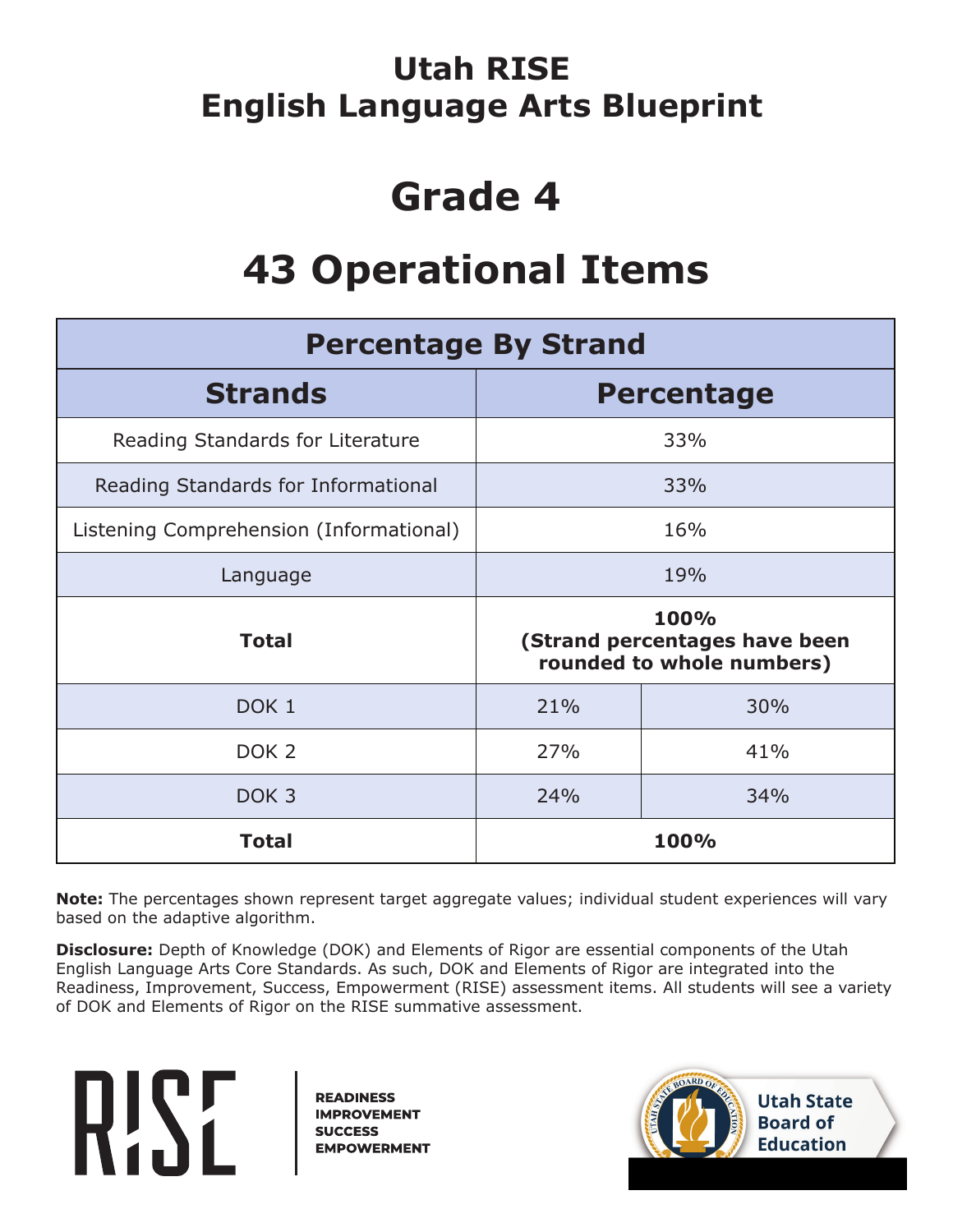# **Grade 5**

# **43 Operational Items**

| <b>Percentage By Strand</b>             |                                                                    |     |  |
|-----------------------------------------|--------------------------------------------------------------------|-----|--|
| <b>Strands</b>                          | <b>Percentage</b>                                                  |     |  |
| Reading Standards for Literature        | 33%                                                                |     |  |
| Reading Standards for Informational     | 33%                                                                |     |  |
| Listening Comprehension (Informational) | 16%                                                                |     |  |
| Language                                | 19%                                                                |     |  |
| <b>Total</b>                            | 100%<br>(Strand percentages have been<br>rounded to whole numbers) |     |  |
| DOK <sub>1</sub>                        | 21%                                                                | 30% |  |
| DOK <sub>2</sub>                        | 27%<br>41%                                                         |     |  |
| DOK <sub>3</sub>                        | 24%<br>34%                                                         |     |  |
| <b>Total</b>                            | 100%                                                               |     |  |

**Note:** The percentages shown represent target aggregate values; individual student experiences will vary based on the adaptive algorithm.

**Disclosure:** Depth of Knowledge (DOK) and Elements of Rigor are essential components of the Utah English Language Arts Core Standards. As such, DOK and Elements of Rigor are integrated into the Readiness, Improvement, Success, Empowerment (RISE) assessment items. All students will see a variety of DOK and Elements of Rigor on the RISE summative assessment.



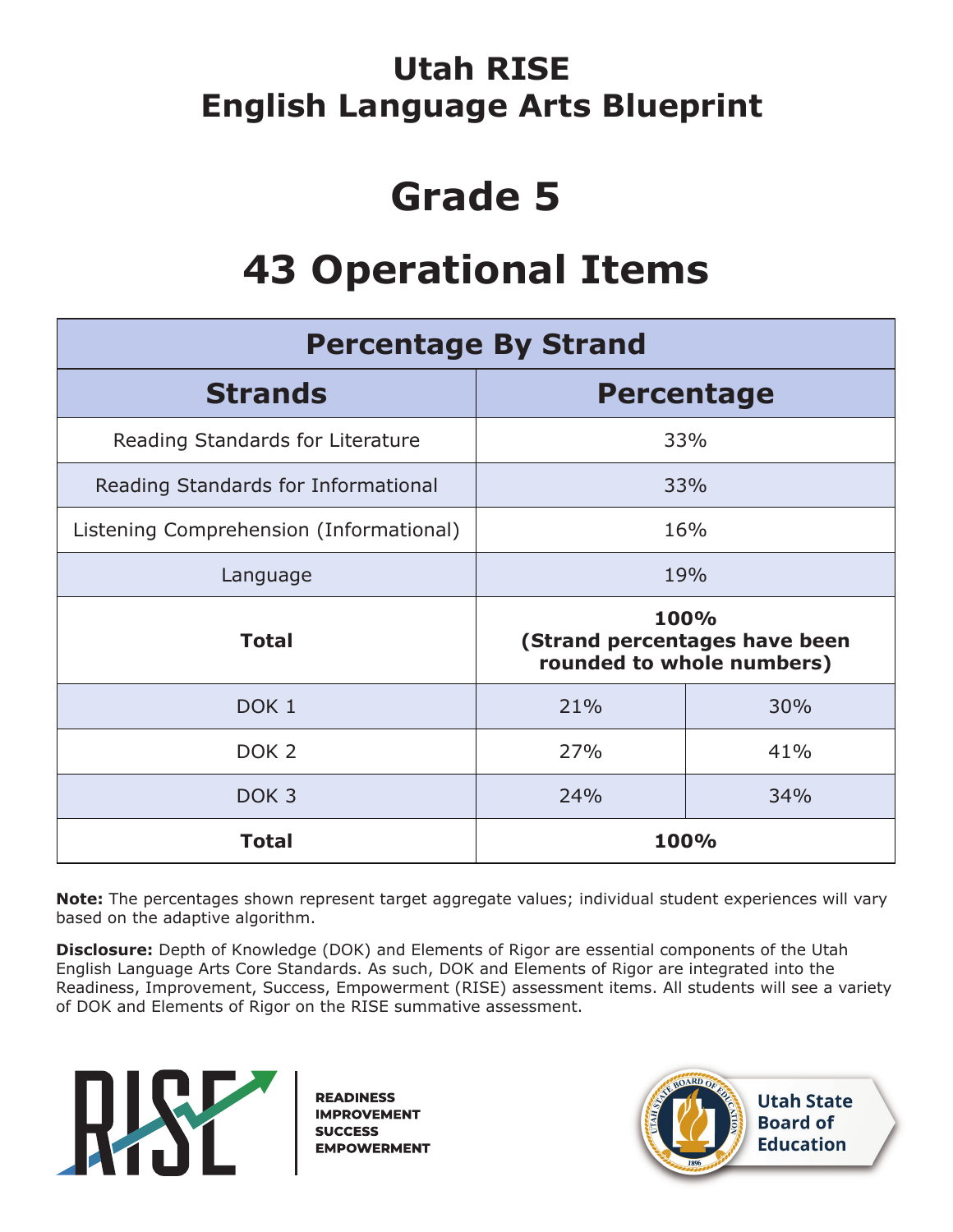# **Grade 6**

# **45 Operational Items**

| <b>Percentage By Strand</b>             |                                                                    |                   |  |
|-----------------------------------------|--------------------------------------------------------------------|-------------------|--|
| <b>Strands</b>                          |                                                                    | <b>Percentage</b> |  |
| Reading Standards for Literature        |                                                                    | 31%               |  |
| Reading Standards for Informational     | 36%                                                                |                   |  |
| Listening Comprehension (Informational) | 16%                                                                |                   |  |
| Language                                | 18%                                                                |                   |  |
| <b>Total</b>                            | 100%<br>(Strand percentages have been<br>rounded to whole numbers) |                   |  |
| DOK <sub>1</sub>                        | 21%                                                                | 30%               |  |
| DOK <sub>2</sub>                        | 27%                                                                | 41%               |  |
| DOK <sub>3</sub>                        | 24%                                                                | 34%               |  |
| <b>Total</b>                            |                                                                    | 100%              |  |

**Note:** The percentages shown represent target aggregate values; individual student experiences will vary based on the adaptive algorithm.

**Disclosure:** Depth of Knowledge (DOK) and Elements of Rigor are essential components of the Utah English Language Arts Core Standards. As such, DOK and Elements of Rigor are integrated into the Readiness, Improvement, Success, Empowerment (RISE) assessment items. All students will see a variety of DOK and Elements of Rigor on the RISE summative assessment.



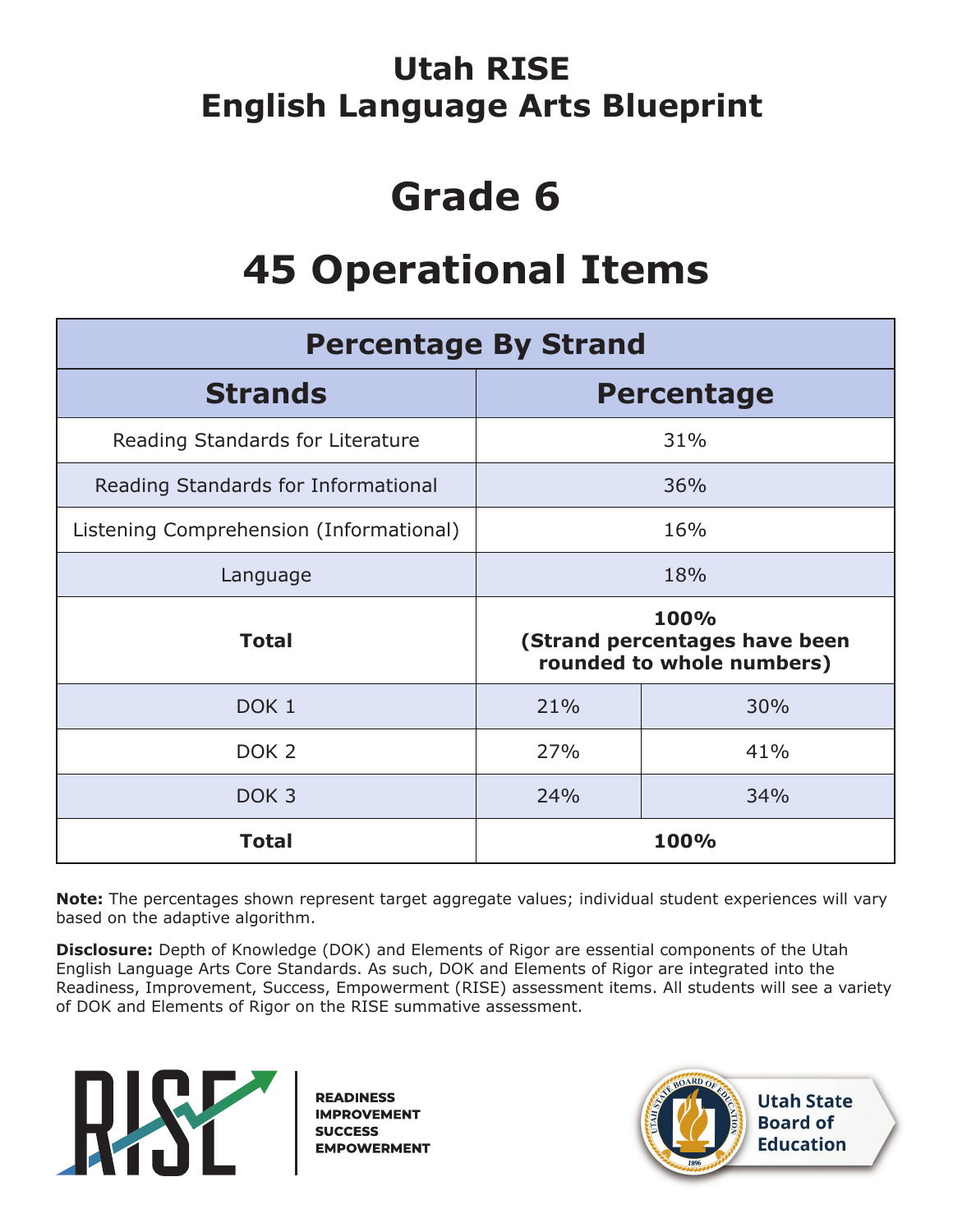# **Grade 7**

# **45 Operational Items**

| <b>Percentage By Strand</b>             |                                                                    |                   |  |
|-----------------------------------------|--------------------------------------------------------------------|-------------------|--|
| <b>Strands</b>                          |                                                                    | <b>Percentage</b> |  |
| Reading Standards for Literature        |                                                                    | 31%               |  |
| Reading Standards for Informational     | 36%                                                                |                   |  |
| Listening Comprehension (Informational) | 16%                                                                |                   |  |
| Language                                | 18%                                                                |                   |  |
| <b>Total</b>                            | 100%<br>(Strand percentages have been<br>rounded to whole numbers) |                   |  |
| DOK <sub>1</sub>                        | 21%                                                                | 30%               |  |
| DOK <sub>2</sub>                        | 27%                                                                | 41%               |  |
| DOK <sub>3</sub>                        | 24%                                                                | 34%               |  |
| <b>Total</b>                            |                                                                    | 100%              |  |

**Note:** The percentages shown represent target aggregate values; individual student experiences will vary based on the adaptive algorithm.

**Disclosure:** Depth of Knowledge (DOK) and Elements of Rigor are essential components of the Utah English Language Arts Core Standards. As such, DOK and Elements of Rigor are integrated into the Readiness, Improvement, Success, Empowerment (RISE) assessment items. All students will see a variety of DOK and Elements of Rigor on the RISE summative assessment.